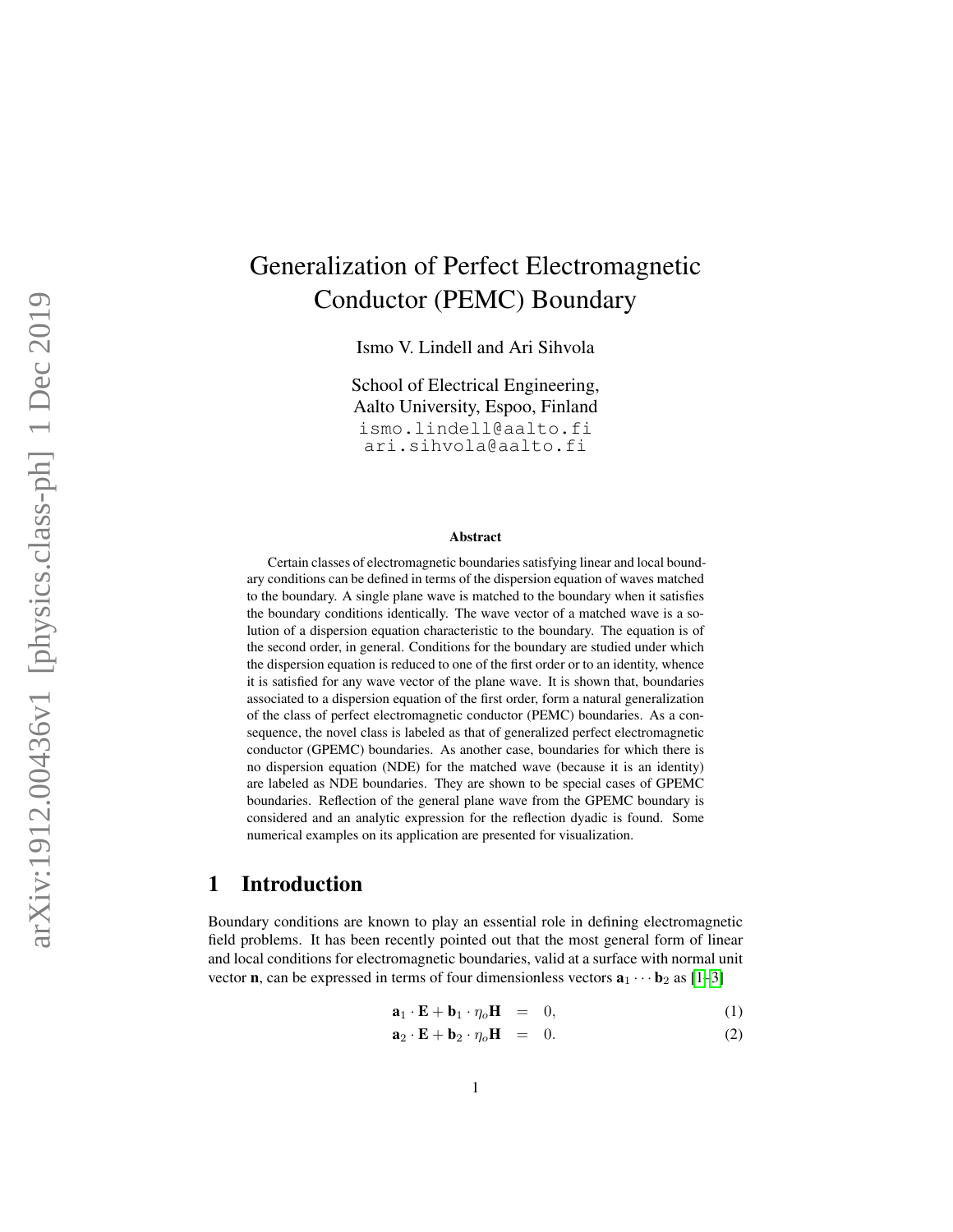Here we assume for simplicity that the boundary surface is planar, i.e., that  **is a** constant real unit vector. Also, the medium above the boundary is assumed to be isotropic as defined by the parameters  $\mu_0$ ,  $\epsilon_0$ , with  $\eta_0 = \sqrt{\mu_0/\epsilon_0}$  and  $k_0 = \omega \sqrt{\mu_0 \epsilon_0}$ . The boundary defined by the general boundary conditions (GBC) [\(1\)](#page-0-0), [\(2\)](#page-0-0) has been labeled as the GBC boundary [\[2\]](#page-14-2).

Conditions [\(1\)](#page-0-0) and [\(2\)](#page-0-0) include a number of well-known boundaries as special cases. Denoting vectors tangential to the boundary surface by the subscript  $()_t$ , a few of them can be listed as follows [\[3\]](#page-14-1).

• The impedance boundary, defined by four vectors tangential to the boundary surface,  $\mathbf{a}_i = \mathbf{a}_{it}$ ,  $\mathbf{b}_i = \mathbf{b}_{it}$ ,  $i = 1, 2$ , or, more compactly as [\[4,](#page-14-3)5]

<span id="page-1-1"></span>
$$
\mathbf{E}_t = \overline{\mathbf{Z}}_t \cdot (\mathbf{n} \times \mathbf{H}),\tag{3}
$$

with [\[3\]](#page-14-1)

$$
\overline{\overline{Z}}_t = \frac{-\eta_o}{\mathbf{n} \cdot \mathbf{a}_{1t} \times \mathbf{a}_{2t}} \mathbf{nn}_\times^{\times} (\mathbf{a}_{1t} \mathbf{b}_{2t} - \mathbf{a}_{2t} \mathbf{b}_{1t}). \tag{4}
$$

• The soft-and-hard (SH) boundary [\[6,](#page-14-5)7], defined by  $\mathbf{a}_1 = \mathbf{b}_2 = \mathbf{a}_t$ ,  $\mathbf{b}_1 = \mathbf{a}_2 = 0$ , or,

$$
\mathbf{a}_t \cdot \mathbf{E} = \mathbf{a}_t \cdot \mathbf{H} = 0. \tag{5}
$$

• The DB boundary [\[8](#page-14-7)[–10\]](#page-14-8), defined by  $\mathbf{a}_1 = \mathbf{b}_2 = \mathbf{n}$ ,  $\mathbf{b}_1 = \mathbf{a}_2 = 0$ , or,

$$
\mathbf{n} \cdot \mathbf{E} = \mathbf{n} \cdot \mathbf{H} = 0. \tag{6}
$$

• The soft-and-hard/DB (SHDB) boundary [\[11\]](#page-14-9), a generalization to the SH and DB boundaries, defined by  $\mathbf{a}_1 = \mathbf{a}_t$ ,  $\mathbf{b}_1 = \alpha \mathbf{n}$  and  $\mathbf{a}_2 = \alpha \mathbf{n}$ ,  $\mathbf{b}_2 = -\mathbf{a}_t$ , or

$$
\mathbf{a}_t \cdot \mathbf{E} + \alpha \mathbf{n} \cdot \eta_o \mathbf{H} = 0, \tag{7}
$$

$$
\alpha \mathbf{n} \cdot \mathbf{E} - \mathbf{a}_t \cdot \eta_o \mathbf{H} = 0. \tag{8}
$$

• The perfect electromagnetic conductor (PEMC) [\[12–](#page-14-10)[14\]](#page-15-0), defined by **<sub>1,2</sub> =**  $(1/M\eta_o)\mathbf{a}_{1,2}$  and  $\mathbf{a}_1 \times \mathbf{a}_2 = \mathbf{n}$ , or

<span id="page-1-0"></span>
$$
\mathbf{n} \times (\mathbf{H} + M\mathbf{E}) = 0. \tag{9}
$$

It has the special cases of PMC ( $M = 0$ ) and PEC ( $|M| \to \infty$ ) boundaries. Also, [\(9\)](#page-1-0) is a special case of the impedance boundary condition [\(3\)](#page-1-1) with  $\overline{\overline{Z}}_t =$  $(1/M)$ **n**  $\times$  **l**.

In [\[3\]](#page-14-1), additional special cases of  $(1)$  and  $(2)$ , have been discussed. In the past, many of the boundaries have been given realizations in terms of physical structures [\[15–](#page-15-1)[24\]](#page-15-2). Also, many of the boundaries have recently found applications and generalizations [\[25](#page-15-3)[–37\]](#page-16-0).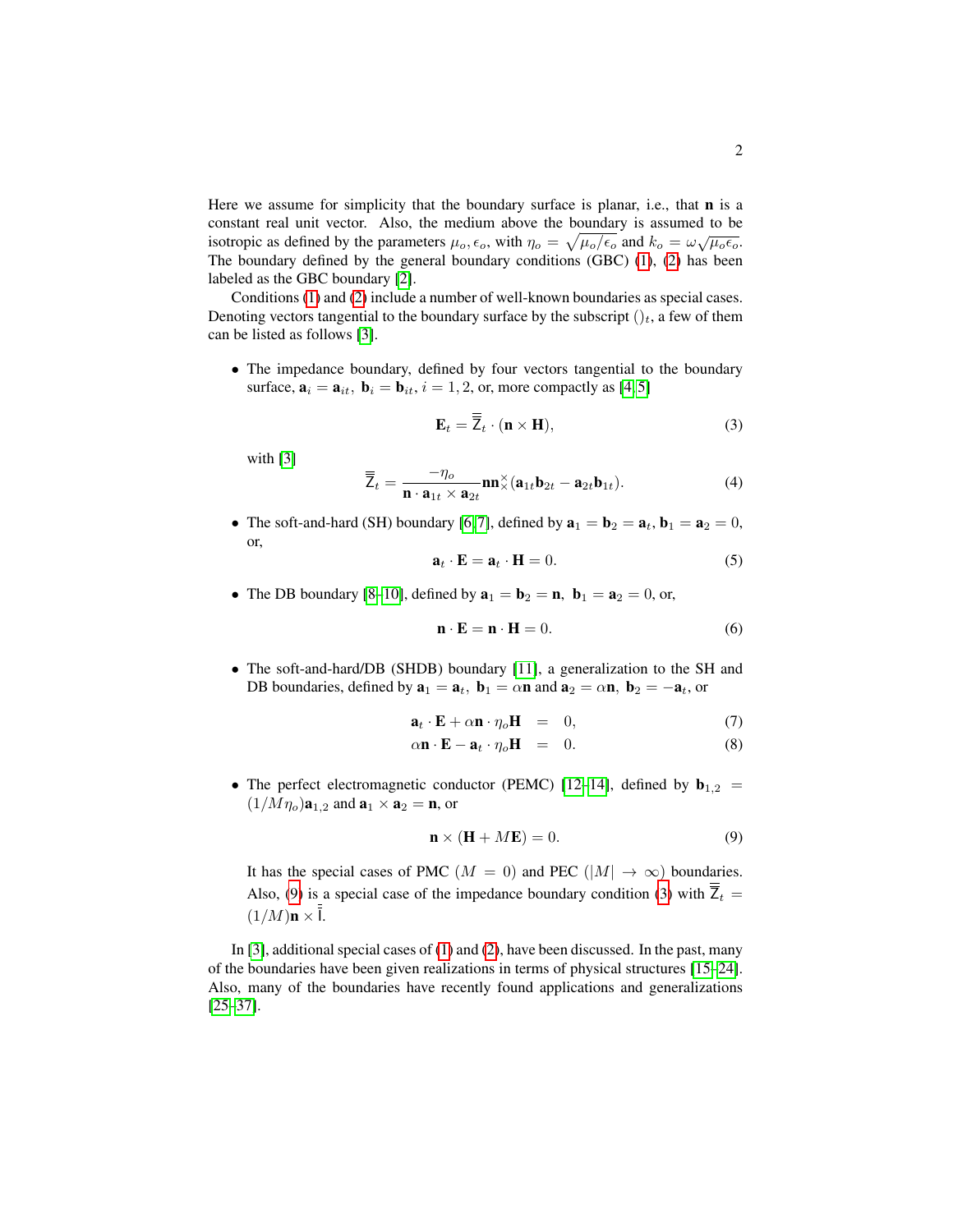## 2 Matched Waves

A plane wave is called matched to a boundary when it satisfies the boundary conditions identically. Thus, there is no reflected wave when the incident wave is matched to the boundary. Surface waves associated to impedance boundaries serve as examples of matched waves.

Conditions for matched waves at the GBC boundary are obtained by writing the relation between fields of a plane wave,

$$
\mathbf{k} \times \mathbf{E} = k_o \eta_o \mathbf{H},\tag{10}
$$

and requiring that the plane wave field  $E$  satisfy the boundary conditions [\(1\)](#page-0-0) and [\(2\)](#page-0-0) as

<span id="page-2-0"></span>
$$
(k_o \mathbf{a}_1 + \mathbf{b}_1 \times \mathbf{k}) \cdot \mathbf{E} = 0, \tag{11}
$$

$$
(k_o \mathbf{a}_2 + \mathbf{b}_2 \times \mathbf{k}) \cdot \mathbf{E} = 0, \tag{12}
$$

$$
\mathbf{k} \cdot \mathbf{E} = 0. \tag{13}
$$

Condition [\(13\)](#page-2-0) is satisfied by any plane wave.

#### 2.1 Dispersion Equation

For a solution  $\mathbf{E} \neq 0$ , the three vectors in [\(11\)](#page-2-0), [\(12\)](#page-2-0) and [\(13\)](#page-2-0) must be coplanar, i.e., they must satisfy

<span id="page-2-1"></span>
$$
(k_o \mathbf{a}_1 + \mathbf{b}_1 \times \mathbf{k}) \times (k_o \mathbf{a}_2 + \mathbf{b}_2 \times \mathbf{k}) \cdot \mathbf{k} = 0.
$$
 (14)

[\(14\)](#page-2-1) restricts the choice of the wave vector k and it is called the dispersion equation for a matched wave  $[2]$ . After finding the solution **k** of  $(14)$ , the field of the matched wave can be expressed in the form

$$
\mathbf{E} = E\mathbf{k} \times (k_o \mathbf{a}_1 + \mathbf{b}_1 \times \mathbf{k}), \tag{15}
$$

in terms of some scalar factor E.

In spite of its cubic form, the dispersion equation [\(14\)](#page-2-1) can be expanded in a form which is actually quadratic in  $\mathbf{k}$  [\[3\]](#page-14-1),

<span id="page-2-2"></span>
$$
(\mathbf{a}_1 \mathbf{b}_2 - \mathbf{b}_1 \mathbf{a}_2) : \mathbf{k} \mathbf{k} + k_o (\mathbf{a}_1 \times \mathbf{a}_2 + \mathbf{b}_1 \times \mathbf{b}_2) \cdot \mathbf{k} ++ k_o^2 (\mathbf{a}_2 \cdot \mathbf{b}_1 - \mathbf{a}_1 \cdot \mathbf{b}_2) = 0.
$$
 (16)

Another form for the dispersion equation is [\[3\]](#page-14-1)

<span id="page-2-3"></span>
$$
(\mathbf{a}_1 \times \mathbf{k}) \cdot (\mathbf{b}_2 \times \mathbf{k}) - (\mathbf{b}_1 \times \mathbf{k}) \cdot (\mathbf{a}_2 \times \mathbf{k}) +- k_o (\mathbf{a}_1 \times \mathbf{a}_2 + \mathbf{b}_1 \times \mathbf{b}_2) \cdot \mathbf{k} = 0.
$$
 (17)

Because the wave vector in the simple-isotropic medium is known to satisfy  $\mathbf{k} \cdot \mathbf{k} =$  $k_o^2$ , we can write

$$
\mathbf{k} = k_o \mathbf{u}, \quad \mathbf{u} \cdot \mathbf{u} = 1,\tag{18}
$$

whence [\(16\)](#page-2-2) and [\(17\)](#page-2-3) actually restrict the choice of the unit vector **u**. In the general case, u is a complex vector, corresponding to exponential spatial dependence of the electric and magnetic fields.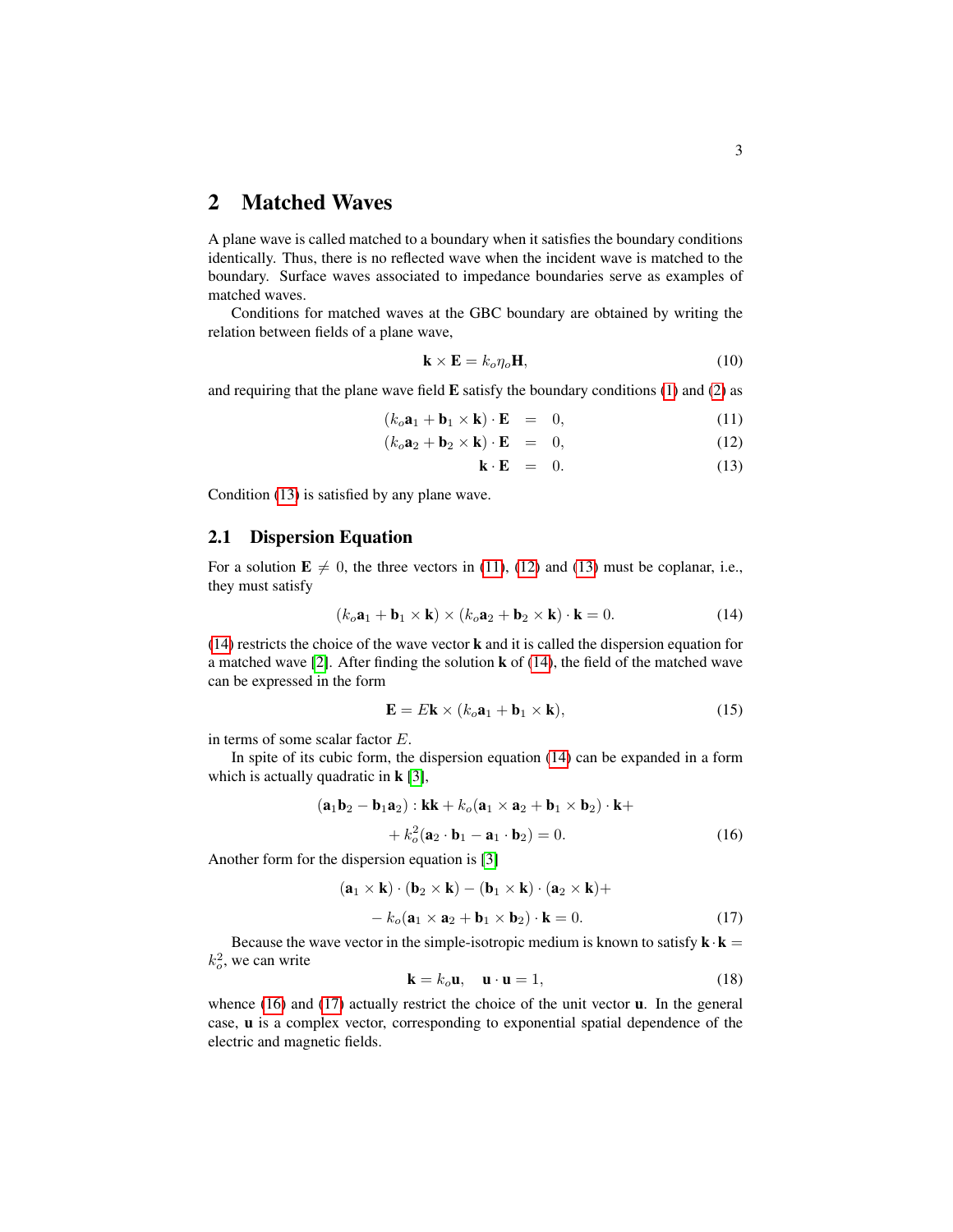#### 2.2 Special Cases

The dispersion equation [\(16\)](#page-2-2) depends on the four vectors defining the boundary. For the special cases listed in the Introduction, the dispersion equation takes the following simplified forms.

• For the impedance boundary, the dispersion equation becomes

$$
(\mathbf{a}_{1t}\mathbf{b}_{2t} - \mathbf{b}_{1t}\mathbf{a}_{2t}) : \mathbf{k}_t\mathbf{k}_t + k_o(\mathbf{a}_{1t} \times \mathbf{a}_{2t} + \mathbf{b}_{1t} \times \mathbf{b}_{2t}) \cdot \mathbf{n}k_n ++ k_o^2(\mathbf{a}_{2t} \cdot \mathbf{b}_{1t} - \mathbf{a}_{1t} \cdot \mathbf{b}_{2t}) = 0,
$$
 (19)

or [\[3\]](#page-14-1),

$$
k_o k_n (\eta_o^2 + \det_t \overline{Z}_t) + \eta_o(\overline{Z}_t : \mathbf{k}_t \mathbf{k}_t + k_n^2 \text{tr}\overline{Z}_t) = 0,
$$
 (20)

where  $\det_{\overline{z}} \overline{z}_t$  denotes the 2D determinant. The equation can be solved for  $k_n/k_o$ in terms of given vectors  $\mathbf{k}_t/k_o$ , thus defining the locus of the **k** vector of possible matched waves.

• For the SH boundary, with  $\mathbf{a}_1 = \mathbf{b}_2 = \mathbf{a}_t$ ,  $\mathbf{a}_2 = \mathbf{b}_1 = 0$ , the dispersion equation [\(17\)](#page-2-3) becomes

$$
(\mathbf{a}_t \times \mathbf{k}) \cdot (\mathbf{a}_t \times \mathbf{k}) = 0. \tag{21}
$$

If  $a_t$  is a real unit vector, matched waves propagate along the boundary as  $k =$  $\pm a_t k_o$ .

• For the DB boundary, the dispersion equation is reduced to

$$
(\mathbf{n} \cdot \mathbf{k})^2 = k_o^2 (\mathbf{n} \cdot \mathbf{u})^2 = k_o^2.
$$
 (22)

Real solutions are  $\mathbf{k} = \pm \mathbf{n}k_o$ , which correspond to propagation normal to the DB boundary.

• For the PEC boundary, the dispersion equation becomes

$$
(\mathbf{a}_{1t} \times \mathbf{a}_{2t}) \cdot \mathbf{k} = 0,\tag{23}
$$

which is satisfied for any **k** satisfying  $\mathbf{n} \cdot \mathbf{k} = 0$ , i.e., for lateral waves propagating along the boundary surface.

The form [\(16\)](#page-2-2) of the dispersion equation suggests defining three classes of boundaries in terms of the order of the dispersion equation:

- 1. [\(16\)](#page-2-2) is of the second order in k
- 2. [\(16\)](#page-2-2) is of the first order in k
- 3. [\(16\)](#page-2-2) is an identity, satisfied by any  $\mathbf{k} = k_o \mathbf{u}$ .

Actually, each class contains those below as special cases. Let us study restrictions to the boundary vectors  $\mathbf{a}_1 \cdots \mathbf{b}_2$  corresponding to the cases 2 and 3.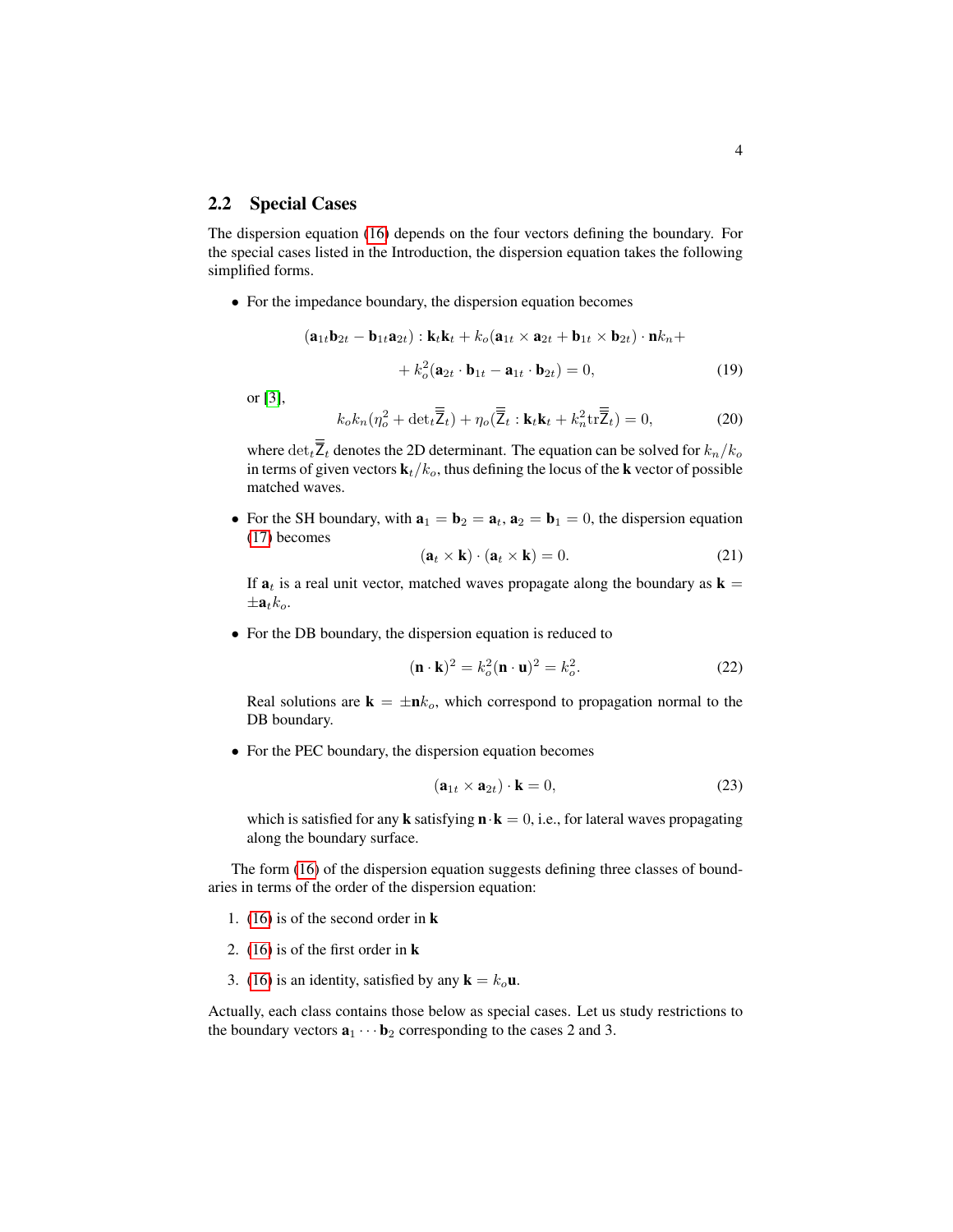3 First-Order Dispersion Equation

For the dispersion equation [\(16\)](#page-2-2) to be of the first order, the quadratic term must vanish. Denoting

$$
\overline{A} = \mathbf{a}_1 \mathbf{b}_2 - \mathbf{b}_1 \mathbf{a}_2, \tag{24}
$$

the dyadic  $\overline{\overline{A}}$  must satisfy

<span id="page-4-0"></span>
$$
\overline{\overline{A}} : \mathbf{k}\mathbf{k} = \frac{1}{2}(\overline{\overline{A}} + \overline{\overline{A}}^T) : \mathbf{k}\mathbf{k} = 0,
$$
 (25)

for any (possibly complex) vector  $\mathbf{k} = k_o \mathbf{u}$ . Actually, [\(25\)](#page-4-0) can be required to be valid for any vector **k** without restriction. Choosing  $\mathbf{k} = \mathbf{k}_1 + \mathbf{k}_2$ , [\(25\)](#page-4-0) yields  $(\overline{A} + \overline{A}^T)$ :  ${\bf k}_1 {\bf k}_2 = 0$  for any two vectors  ${\bf k}_1, {\bf k}_2$ , which requires  $\overline{A} + \overline{A}^T = 0$ . Thus, for the dispersion equation to be of the first order, the dyadic  $\overline{\overline{A}}$  must be antisymmetric, whence the four vectors must satisfy the condition

<span id="page-4-1"></span>
$$
\mathbf{a}_1 \mathbf{b}_2 + \mathbf{b}_2 \mathbf{a}_1 = \mathbf{b}_1 \mathbf{a}_2 + \mathbf{a}_2 \mathbf{b}_1. \tag{26}
$$

Because this implies

$$
\mathbf{a}_1 \cdot \mathbf{b}_2 = \mathbf{b}_1 \cdot \mathbf{a}_2, \tag{27}
$$

the first and last terms of [\(16\)](#page-2-2) vanish simultaneously. The resulting first-order dispersion equation then becomes

<span id="page-4-2"></span>
$$
(\mathbf{a}_1 \times \mathbf{a}_2 + \mathbf{b}_1 \times \mathbf{b}_2) \cdot \mathbf{k} = 0,
$$
 (28)

where the four vectors are restricted by the condition [\(26\)](#page-4-1).

Dot-multiplying both sides of [\(26\)](#page-4-1) by a vector from the left or from the right, leads to the conclusion that the two vector pairs  $\mathbf{a}_1, \mathbf{b}_2$  and  $\mathbf{a}_2, \mathbf{b}_1$  must be coplanar. Thus, there must exist relations of the form

$$
\mathbf{a}_2 = A_2 \mathbf{a}_1 + B_2 \mathbf{b}_2, \tag{29}
$$

$$
\mathbf{b}_1 = A_1 \mathbf{a}_1 + B_1 \mathbf{b}_2. \tag{30}
$$

Inserting these, the condition [\(26\)](#page-4-1) becomes

<span id="page-4-3"></span>
$$
2A_1A_2\mathbf{a}_1\mathbf{a}_1 + 2B_1B_2\mathbf{b}_2\mathbf{b}_2 + + (A_1B_2 + A_2B_1 - 1)(\mathbf{a}_1\mathbf{b}_2 + \mathbf{b}_2\mathbf{a}_1) = 0.
$$
 (31)

Assuming  $a_1$  and  $b_2$  linearly independent (otherwise all four vectors are multiples of the same vector, whence [\(28\)](#page-4-2) is identically satisfied), [\(31\)](#page-4-3) leads to the relations

$$
A_1 A_2 = 0, \quad B_1 B_2 = 0, \quad A_1 B_2 + A_2 B_1 = 1,\tag{32}
$$

which have two possible solutions,

<span id="page-4-4"></span>
$$
A_1 = B_2 = 0, \qquad A_2 = 1/B_1,\tag{33}
$$

$$
\mathbf{a}_2 = A_2 \mathbf{a}_1, \qquad \mathbf{b}_1 = \mathbf{b}_2 / A_2, \tag{34}
$$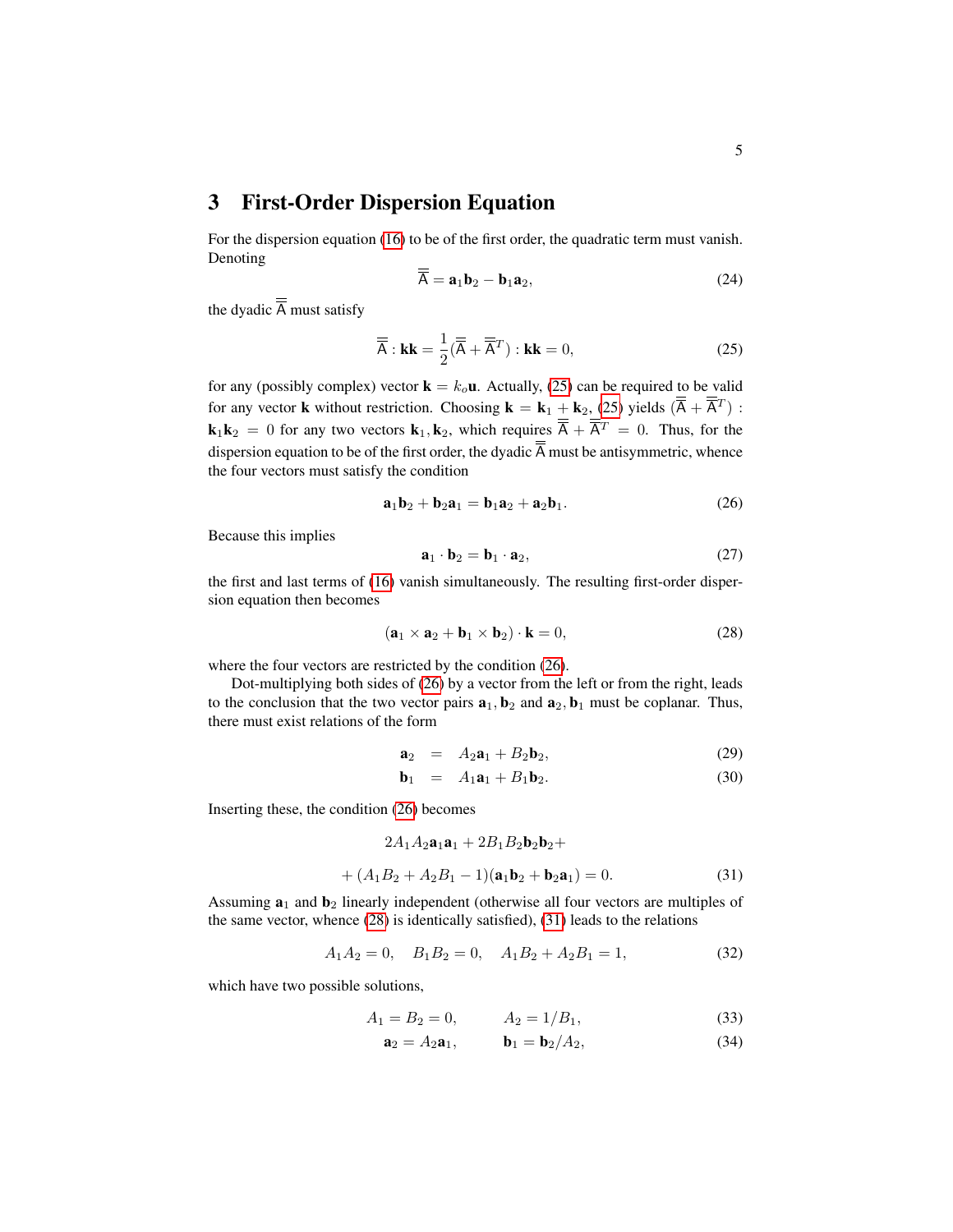and

<span id="page-5-0"></span>
$$
A_2 = B_1 = 0, \qquad A_1 = 1/B_2,\tag{35}
$$

$$
\mathbf{a}_2 = B_2 \mathbf{b}_2, \qquad \mathbf{b}_1 = \mathbf{a}_1 / B_2. \tag{36}
$$

Corresponding to the case [\(34\)](#page-4-4), the boundary conditions [\(1\)](#page-0-0), [\(2\)](#page-0-0) take the respective form

$$
\mathbf{a}_1 \cdot A_2 \mathbf{E} + \mathbf{b}_2 \cdot \eta_o \mathbf{H} = 0, \tag{37}
$$

$$
\mathbf{a}_1 \cdot A_2 \mathbf{E} + \mathbf{b}_2 \cdot \eta_o \mathbf{H} = 0, \tag{38}
$$

which are the same condition. Since they do not uniquely define a boundary, we can ignore this case.

For the case [\(36\)](#page-5-0), the boundary conditions become

<span id="page-5-1"></span>
$$
\mathbf{a}_1 \cdot (B_2 \mathbf{E} + \eta_o \mathbf{H}) = 0, \tag{39}
$$

$$
\mathbf{a}_2 \cdot (B_2 \mathbf{E} + \eta_o \mathbf{H}) = 0. \tag{40}
$$

To have two distinct conditions, we must assume

$$
\mathbf{m} = \mathbf{a}_1 \times \mathbf{a}_2 \neq 0. \tag{41}
$$

## 4 Generalized PEMC Boundary

The boundary conditions [\(39\)](#page-5-1) and [\(40\)](#page-5-1) can be written compactly as

<span id="page-5-2"></span>
$$
\mathbf{m} \times (\mathbf{H} + M\mathbf{E}) = 0, \quad M = B_2/\eta_o.
$$
 (42)

Because, for  $m = n$ , [\(42\)](#page-5-2) equals the PEMC boundary condition [\(9\)](#page-1-0), we can call the boundary defined by [\(42\)](#page-5-2) by the name generalized PEMC (GPEMC) boundary. Here we must note that m need not be a real vector.

The dispersion equation  $(28)$  restricting the **k** vectors for waves matched to the GPEMC boundary is reduced to

$$
(B_2 + \frac{1}{B_2})\mathbf{m} \cdot \mathbf{k} = 0.
$$
 (43)

The case  $B_2^2 = -1$  will be considered in the following Section. In the more general case, the linear dispersion equation must be of the simple form

<span id="page-5-4"></span>
$$
\mathbf{m} \cdot \mathbf{k} = 0,\tag{44}
$$

whence the k vector can be expressed as

<span id="page-5-3"></span>
$$
\mathbf{k} = k_1 \mathbf{a}_1 + k_2 \mathbf{a}_2. \tag{45}
$$

Because of the limitation  $\mathbf{k} \cdot \mathbf{k} = k_o^2$ , there is one free (complex) parameter left in the representation  $(45)$ . For a real vector **m** the real and imaginary parts of the **k** vectors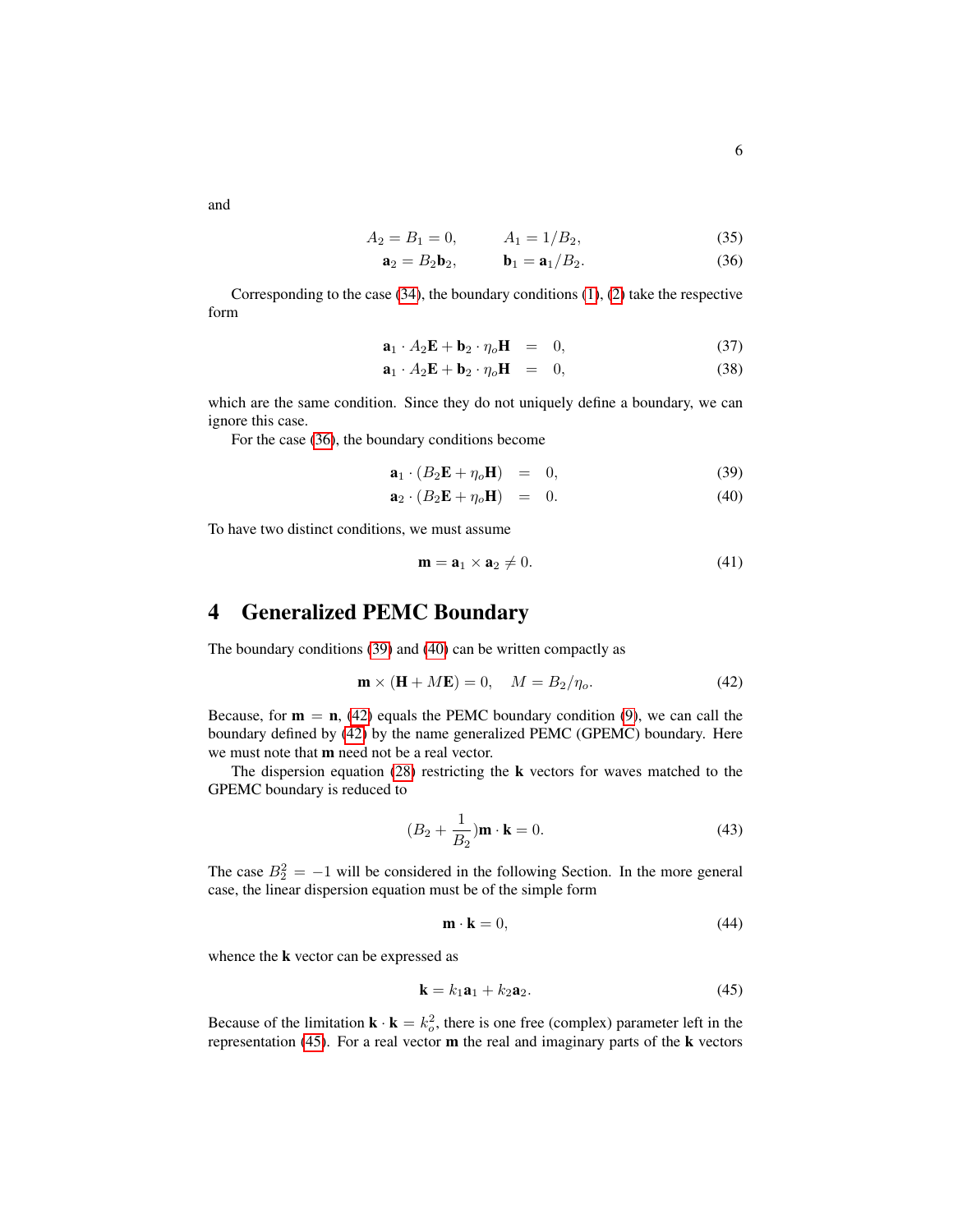of possible matched waves lie in the plane orthogonal to m. For the special case of the PEMC boundary with  $m = n$ , any lateral plane wave satisfying  $n \cdot k = 0$ , is known to be a matched wave [\[3\]](#page-14-1).

To interpret the boundary defined by [\(39\)](#page-5-1) and [\(40\)](#page-5-1), let us consider the duality transformation of fields defined by [\(90\)](#page-12-0) and [\(91\)](#page-13-0) in the Appendix, known to keep the isotropic medium invariant. Because the boundary conditions are transformed as [\(92\)](#page-13-1), the dispersion equation [\(16\)](#page-2-2) is also invariant.

Excluding zero and infinite values of the parameter  $B_2$  and defining the transformation parameter  $\varphi$  to satisfy

$$
\cot \varphi = B_2,\tag{46}
$$

the conditions [\(39\)](#page-5-1) and [\(40\)](#page-5-1) can be expressed as

$$
\mathbf{a}_1 \cdot \mathbf{E}_d = 0, \quad \mathbf{a}_2 \cdot \mathbf{E}_d = 0,\tag{47}
$$

or,

$$
\mathbf{m} \times \mathbf{E}_d = 0. \tag{48}
$$

These conditions can be recognized as those of the E-boundary [\[2,](#page-14-2) [3\]](#page-14-1), which is a generalization of the PEC boundary. On the other hand, if we define the parameter  $\varphi$  by

$$
\tan \varphi = -B_2,\tag{49}
$$

the conditions [\(39\)](#page-5-1) and [\(40\)](#page-5-1) can be expressed as

$$
\mathbf{a}_1 \cdot \mathbf{H}_d = 0, \quad \mathbf{a}_2 \cdot \mathbf{H}_d = 0,\tag{50}
$$

or,

$$
\mathbf{m} \times \mathbf{H}_d = 0,\tag{51}
$$

which correspond to those of the H-boundary [\[2,](#page-14-2) [3\]](#page-14-1), which is a generalization of the PMC boundary.

In conclusion, the dispersion equation [\(16\)](#page-2-2) is reduced to one of the first order in k when the boundary belongs to the class of generalized perfect electromagnetic conductor (GPEMC) boundaries, defined conditions of the form [\(39\)](#page-5-1) and [\(40\)](#page-5-1) or the form [\(42\)](#page-5-2). In this case, the possible k vectors of a matched wave satisfy [\(44\)](#page-5-4). The GPEMC boundary can be interpreted as a duality-transformed E-boundary or H-boundary.

#### 4.1 Special Case

Let us consider the special GPEMC boundary defined by a real unit vector m. Assuming a complex wave vector with real and imaginary parts,

$$
\mathbf{k} = \mathbf{k}_{re} + j\mathbf{k}_{im},\tag{52}
$$

for matched waves satisfying the dispersion condition [\(44\)](#page-5-4), both  $\mathbf{k}_{re}$  and  $\mathbf{k}_{im}$  must lie in the plane orthogonal to m, which is different from the plane of the boundary, in general. From  $\mathbf{k} \cdot \mathbf{k} = k_o^2$  we obtain

$$
\mathbf{k}_{re} \cdot \mathbf{k}_{re} - \mathbf{k}_{im} \cdot \mathbf{k}_{im} = k_o^2,
$$
 (53)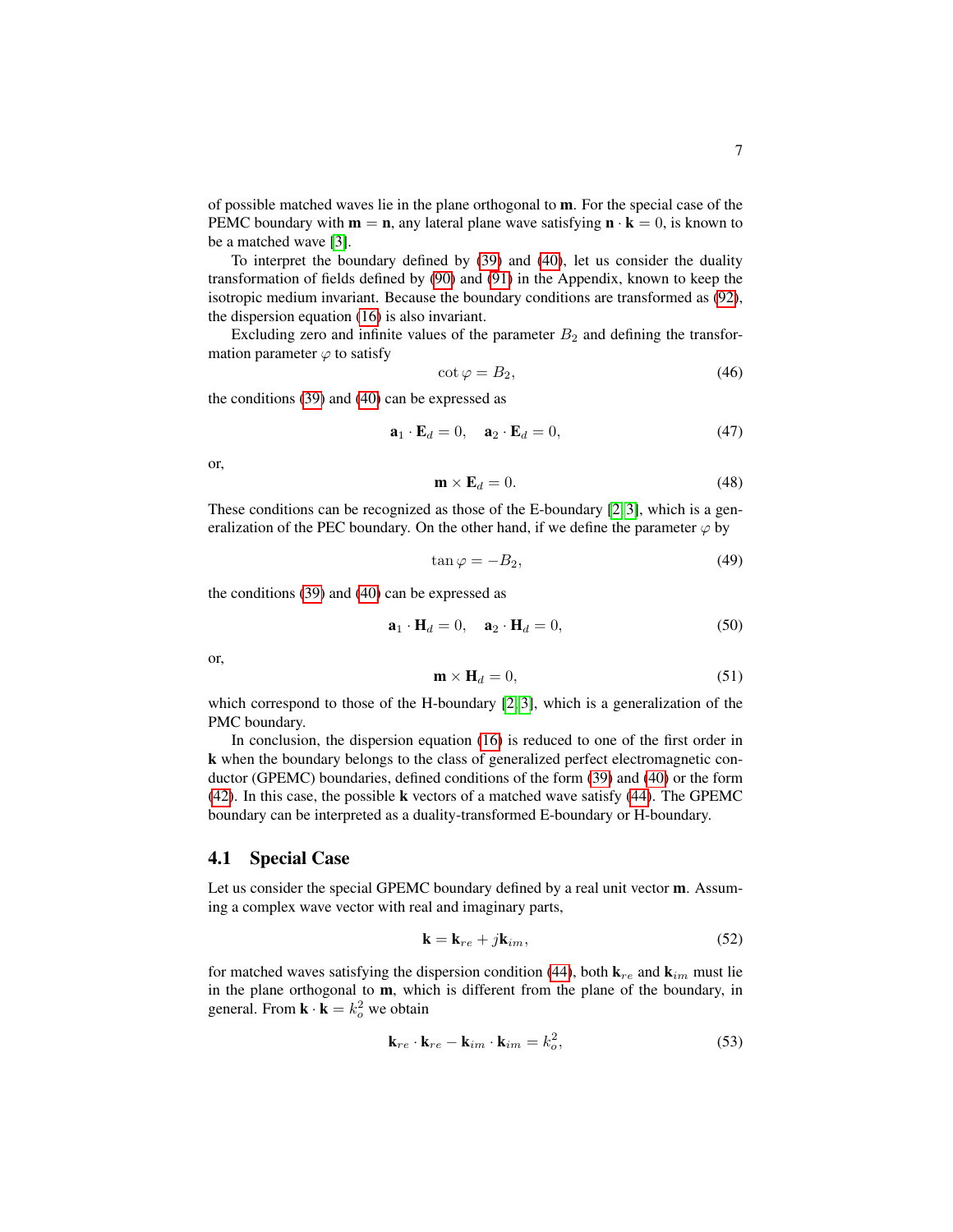

<span id="page-7-0"></span>Figure 1: Plot of the wave vector k associated to a matched wave for a GPEMC boundary is visualized in terms of a circle and a hyperbola. The vector  $\mathbf{m} = \mathbf{u}_x$  is real and pointing towards the spectator. For real  $k_y$ , **k** is real for  $k_y < k_o$  and complex for  $k_y > k_o.$ 

$$
\mathbf{k}_{re} \cdot \mathbf{k}_{im} = 0. \tag{54}
$$

Assuming the x, y, z coordinate system with  $\mathbf{m} = \mathbf{u}_x$  we can assume  $k_y$  known in  $\mathbf{k} = \mathbf{u}_y k_y + \mathbf{u}_z k_z$ , whence  $k_z$  is obtained from

$$
k_z = \sqrt{k_o^2 - k_y^2}.\tag{55}
$$

This is visualized by Figure [1.](#page-7-0)

### 4.2 Reflection from GPEMC Boundary

Assuming an incident wave with the electric field

$$
\mathbf{E}^i(\mathbf{r}) = \mathbf{E}^i \exp(-j\mathbf{k}^i \cdot \mathbf{r}),\tag{56}
$$

for a GPEMC boundary defined by [\(42\)](#page-5-2) with a real vector m,

$$
\mathbf{E}^r(\mathbf{r}) = \mathbf{E}^r \exp(-j\mathbf{k}^r \cdot \mathbf{r}),\tag{57}
$$

the reflected field can be found through the reflection dyadic  $\overline{\overline{R}}$  as

$$
\mathbf{E}^r = \overline{\mathbf{R}} \cdot \mathbf{E}^i. \tag{58}
$$

The expression of the reflection dyadic can be written as (See Appendix 2),

<span id="page-7-1"></span>
$$
\overline{\overline{\mathsf{R}}} = \frac{-1}{(1 + M^2 \eta_o^2) k_o^2 \mathbf{m} \cdot \mathbf{k}^r} \mathbf{k}^r \times \overline{\overline{\mathsf{K}}}^r \cdot (\mathbf{m} \times \overline{\overline{\mathsf{I}}}) \cdot \overline{\overline{\mathsf{K}}}^i,\tag{59}
$$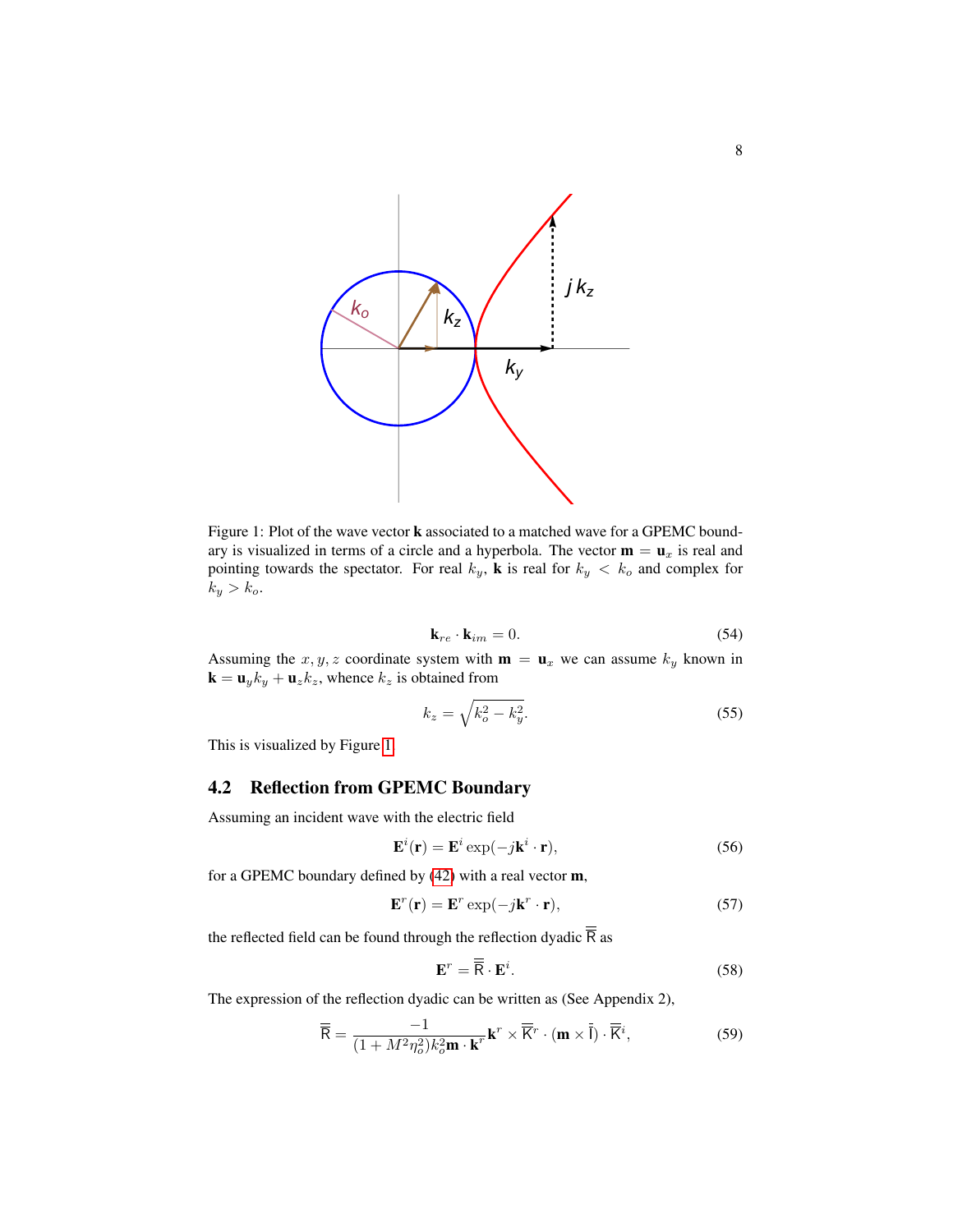with

$$
\overline{\overline{K}}^r = \mathbf{k}^r \times \overline{\overline{I}} - k_o M \eta_o \overline{\overline{I}}, \quad \overline{\overline{K}}^i = \mathbf{k}^i \times \overline{\overline{I}} + k_o M \eta_o \overline{\overline{I}}.
$$
 (60)

As a check of [\(59\)](#page-7-1), let us assume  $|M| \to \infty$ , which corresponds to the special case of E-boundary [\[3\]](#page-14-1). Expanding [\(59\)](#page-7-1) yields

$$
\overline{\overline{\mathsf{R}}} = \frac{1}{\mathbf{m} \cdot \mathbf{k}^r} \mathbf{k}^r \times (\mathbf{m} \times \overline{\overline{\mathsf{I}}}) = -\overline{\overline{\mathsf{I}}} + \frac{\mathbf{m} \mathbf{k}^r}{\mathbf{m} \cdot \mathbf{k}^r},\tag{61}
$$

which coincides with Equation (5.245) of [\[3\]](#page-14-1). The total field satisfies the condition

$$
\mathbf{m} \times (\mathbf{E}^i + \mathbf{E}^r) = \mathbf{m} \times (\bar{\bar{\mathsf{I}}} + \overline{\bar{\mathsf{R}}}) \cdot \mathbf{E}^i = 0.
$$
 (62)

For  $m = n$  the E-boundary is reduced to the PEC boundary.

Applying Equation (5.66) from [\[3\]](#page-14-1), we can write for the reflected magnetic field component the rule

$$
\mathbf{H}^r = \frac{1}{k_o^2} (\mathbf{k}^r \mathbf{k}^i \times \overline{\overline{\mathbf{R}}}) \cdot \mathbf{H}^i.
$$
 (63)

As another check, let us consider the case  $M \rightarrow 0$ . Substituting [\(59\)](#page-7-1), after some algebraic steps, we obtain

$$
\mathbf{H}^r \to \frac{1}{\mathbf{m} \cdot \mathbf{k}^r} \mathbf{m}(\mathbf{k}^r \cdot \mathbf{H}^i) - \mathbf{H}^i, \tag{64}
$$

whence the total field satisfies the condition of the H-boundary,

$$
\mathbf{m} \times (\mathbf{H}^i + \mathbf{H}^r) = 0. \tag{65}
$$

For  $m = n$ , this reduces to the condition of the PMC boundary.

#### 4.3 Polarization of Matched Wave

The k vector of a wave matched to a GPEMC boundary is any solution of [\(44\)](#page-5-4),  $\mathbf{m} \cdot \mathbf{k} =$ 0. Any incident plane wave with zero reflection is matched. The field  $\mathbf{E}^i$  of a matched wave corresponding to a solution  $\mathbf{k}^i$  of [\(44\)](#page-5-4) satisfies

$$
\mathbf{k}^r \times (\overline{\overline{\mathbf{K}}}^r \cdot (\mathbf{m} \times \overline{\overline{\mathbf{I}}}) \cdot \overline{\overline{\mathbf{K}}}^i) \cdot \mathbf{E}^i = 0.
$$
 (66)

Applying the dyadic rule [\[4\]](#page-14-3)

<span id="page-8-0"></span>
$$
\overline{\overline{\mathsf{K}}}^i \cdot \overline{\overline{\mathsf{K}}}^{i(2)T} = (\det \overline{\overline{\mathsf{K}}}^i)\overline{\overline{\mathsf{I}}},\tag{67}
$$

where the double-cross square and the determinant of the dyadic  $\overline{K}^i$  can be expanded as  $\overline{a}$ 

$$
\overline{\mathbf{K}}^{i(2)} = \mathbf{k}^i \mathbf{k}^i + k_o M \eta_o \mathbf{k}^i \times \overline{\mathbf{I}} + k_o^2 M^2 \eta_o^2 \overline{\mathbf{I}},
$$
\n(68)

and

$$
\det \overline{K}^i = k_o^3 M \eta_o (1 + M^2 \eta_o^2),\tag{69}
$$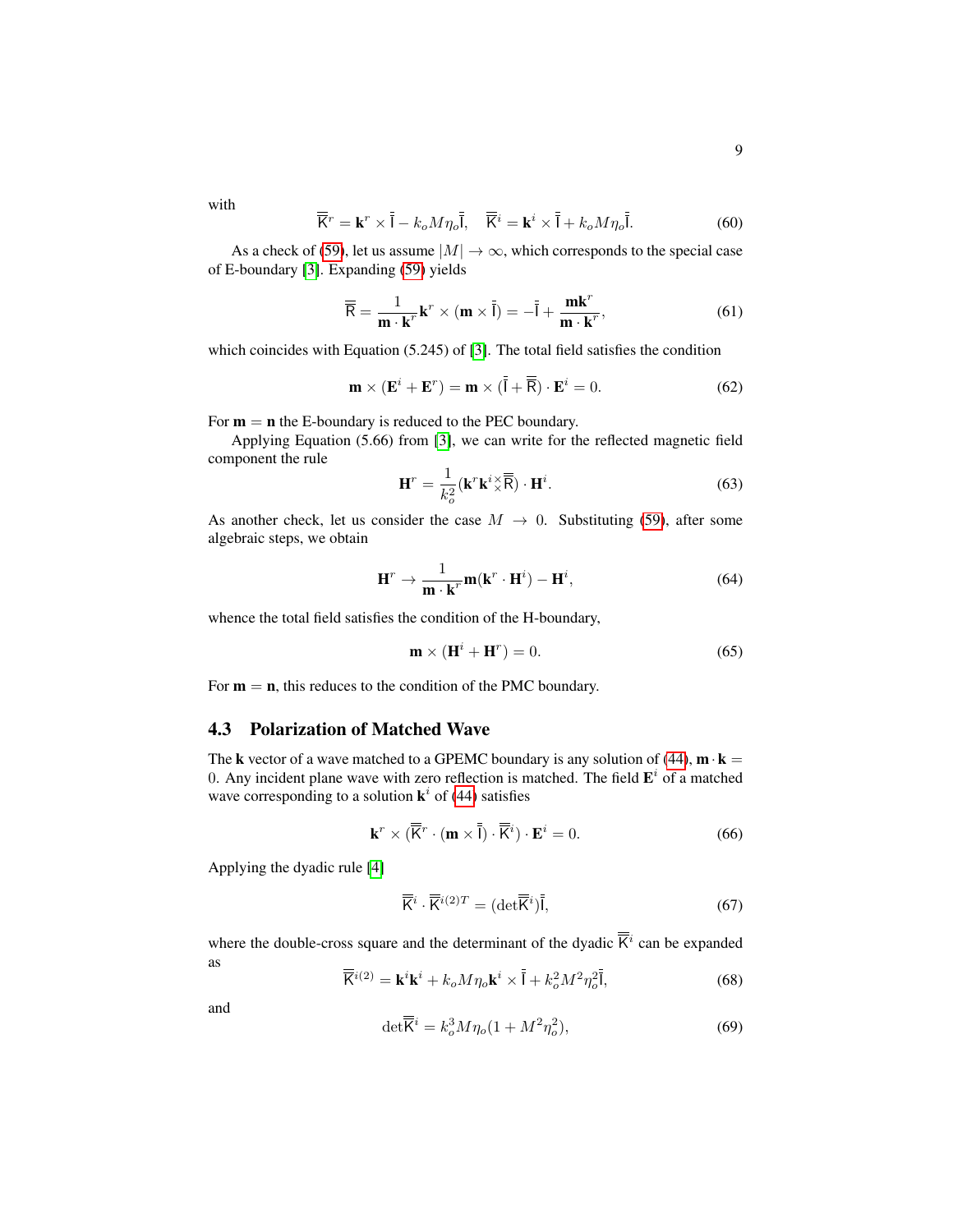the polarization for the field of a matched wave can be expressed as

$$
\mathbf{E}^i = E^i \overline{\mathbf{K}}^{i(2)T} \cdot \mathbf{m} \tag{70}
$$

$$
= E^{i}k_{o}M\eta_{o}(\mathbf{m} \times \mathbf{k}^{i} + k_{o}M\eta_{o}\mathbf{m}). \tag{71}
$$

To check this, because of [\(67\)](#page-8-0), we can expand

$$
\mathbf{k}^r \times \overline{\mathbf{K}}^r \cdot (\mathbf{m} \times \overline{\mathbf{I}}) \cdot \overline{\mathbf{K}}^i \cdot (\overline{\mathbf{K}}^{i(2)T} \cdot \mathbf{m}) =
$$
  
= det $\overline{\mathbf{K}}^i \mathbf{k}^r \times \overline{\mathbf{K}}^r \cdot (\mathbf{m} \times \mathbf{m}) = 0,$  (72)

whence the field satisfies  $\overline{\mathbf{R}} \cdot \mathbf{E}^i = 0$  and there is no reflected wave.

#### 4.4 Normal Incidence

For a plane wave with normal incidence,

$$
\mathbf{k}^r = -\mathbf{k}^i = k_o \mathbf{n},\tag{73}
$$

we can substitute

$$
\overline{\overline{K}}^r = -\overline{\overline{K}}^i = k_o (\mathbf{n} \times \overline{\overline{I}} - M\eta_o \overline{\overline{I}}),
$$
\n(74)

in the expression of the reflection dyadic [\(59\)](#page-7-1), which is now reduced to

$$
\overline{\overline{\mathsf{R}}} = \frac{\mathbf{n}}{A\mathbf{m}\cdot\mathbf{n}} \times \left( (\mathbf{n} \times \overline{\overline{\mathsf{I}}} - M\eta_o \overline{\overline{\mathsf{I}}}) \cdot (\mathbf{m} \times \overline{\overline{\mathsf{I}}} ) \cdot (\mathbf{n} \times \overline{\overline{\mathsf{I}}} - M\eta_o \overline{\overline{\mathsf{I}}} ) \right),\tag{75}
$$

with  $A = 1 + M^2 \eta_o^2$ . Expanding this and noting that  $\mathbf{n} \cdot \mathbf{E}^i = 0$ , we obtain the relation

<span id="page-9-0"></span>
$$
\mathbf{E}^r = \frac{1 - M^2 \eta_o^2}{1 + M^2 \eta_o^2} \mathbf{E}^i + \frac{2M\eta_o}{1 + M^2 \eta_o^2} \mathbf{n} \times \mathbf{E}^i
$$
 (76)

$$
= \frac{1 - M^2 \eta_o^2}{1 + M^2 \eta_o^2} \mathbf{E}^i - \frac{2M\eta_o}{1 + M^2 \eta_o^2} \eta_o \mathbf{H}^i. \tag{77}
$$

It appears remarkable that the GPEMC vector m, real or complex, does not play any role in normal incidence. Actually, [\(77\)](#page-9-0) reproduces the reflection rule for the PEMC boundary with  $m = n$  ( [\[3\]](#page-14-1), Equation (2.36)).

#### 4.5 Numerical Examples

As an example, let us consider a GPEMC boundary defined by  $\mathbf{m} = \mathbf{u}_x \sin(\pi/3) +$  $\mathbf{u}_z \cos(\pi/3)$ . The incident wave has unit amplitude and varying angle of incidence,  $\mathbf{k}^i/k_o = \mathbf{u}_x \sin \theta - \mathbf{u}_z \cos \theta$ . Figure [2](#page-10-0) illustrates the magnitude of the reflected wave for different polarizations. For  $M = 0$ , the matched-wave condition can be seen to occur for the linear (perpendicular) polarization when  $\mathbf{m} \cdot \mathbf{k}^i = 0$ . However, for  $M\eta_o = 1$ , the polarization of the matched wave is no longer linear, and the two reflection coefficients are equally strong for all incidences.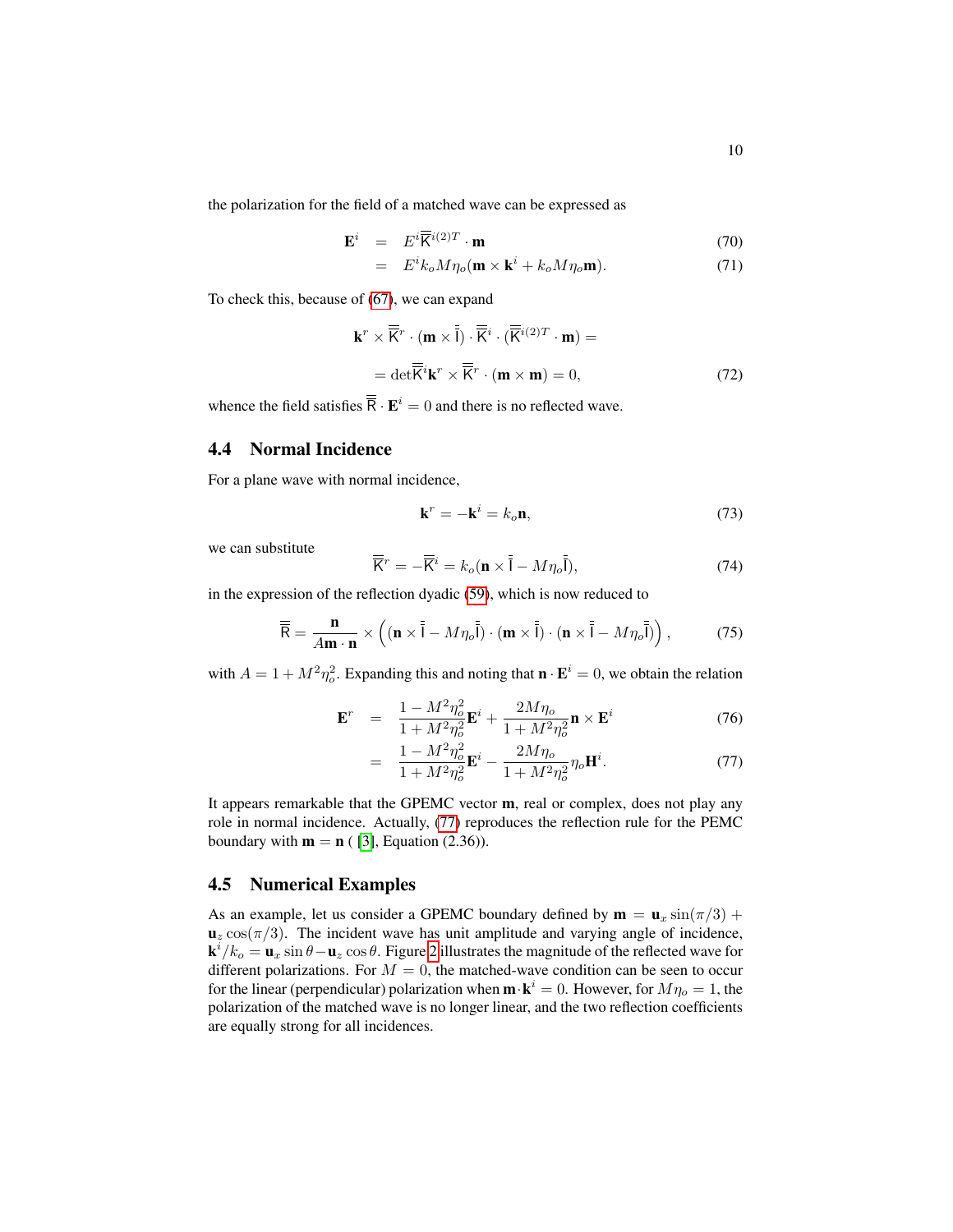

<span id="page-10-0"></span>Figure 2: Magnitude of the reflection coefficient for perpendicular (solid blue) and parallel (dashed red) polarized plane wave, reflecting from a GPEMC surface with  $M = 0$  for varying angle of incidence,  $\theta$ . Dotted green line shows the reflection magnitude for  $M\eta_o = 1$  (same for both polarizations). The incident wave vector  $\mathbf{k}^i$ is along  $\mathbf{u}_x \sin \theta - \mathbf{u}_z \cos \theta$  and the GPEMC vector  $\mathbf{m} = \mathbf{u}_x \sin(\pi/3) + \mathbf{u}_z \cos(\pi/3)$ . Zero reflection corresponds to wave matched for the angle of incidence  $\theta = \pi/6$ .

As another example, the GPEMC surface is defined by randomly generated complex  $a_1$  and  $a_2$  vectors, yielding an **m** vector with complex components as

$$
\mathbf{m} = (0.0682569 - 0.243121j)\mathbf{u}_x \n+ (-0.397047 + 0.364515j)\mathbf{u}_y \n+ (0.25906 + 0.0128787j)\mathbf{u}_z.
$$
\n(78)

Figure [3](#page-11-0) displays the reflection characteristics when the angle of incidence is fixed as  $(\theta = 5\pi/12 = 75^{\circ})$  and the azimuth angle  $\varphi$  varies over the  $2\pi$  range. The GPEMC parameter in this example is  $M\eta_o = 1.5$ . There is no matched wave in this particular example.

## 5 No Dispersion Equation (NDE)

Let us finally consider the problem of defining conditions for the GBC boundary allowing matched waves for any vector  $\mathbf{k} = k_0 \mathbf{u}$ . Because [\(16\)](#page-2-2) is now an identity, let us call such a boundary as NDE boundary. An example was found in the previous Section as two special cases of the GPEMC boundary for  $M = B_2/\eta_o = \pm j/\eta_o$ . Electromagnetic media with no dispersion equation have been labeled in the past as NDE media ( [\[38\]](#page-16-1), Chapter 10).

To find other possible solutions, let us start by requiring that the dispersion equation [\(16\)](#page-2-2) written as

<span id="page-10-1"></span>
$$
(\mathbf{a}_1 \mathbf{b}_2 - \mathbf{b}_1 \mathbf{a}_2) : (\mathbf{u}\mathbf{u} - \overline{\mathbf{l}}) + (\mathbf{a}_1 \times \mathbf{a}_2 + \mathbf{b}_1 \times \mathbf{b}_2) \cdot \mathbf{u} = 0, \tag{79}
$$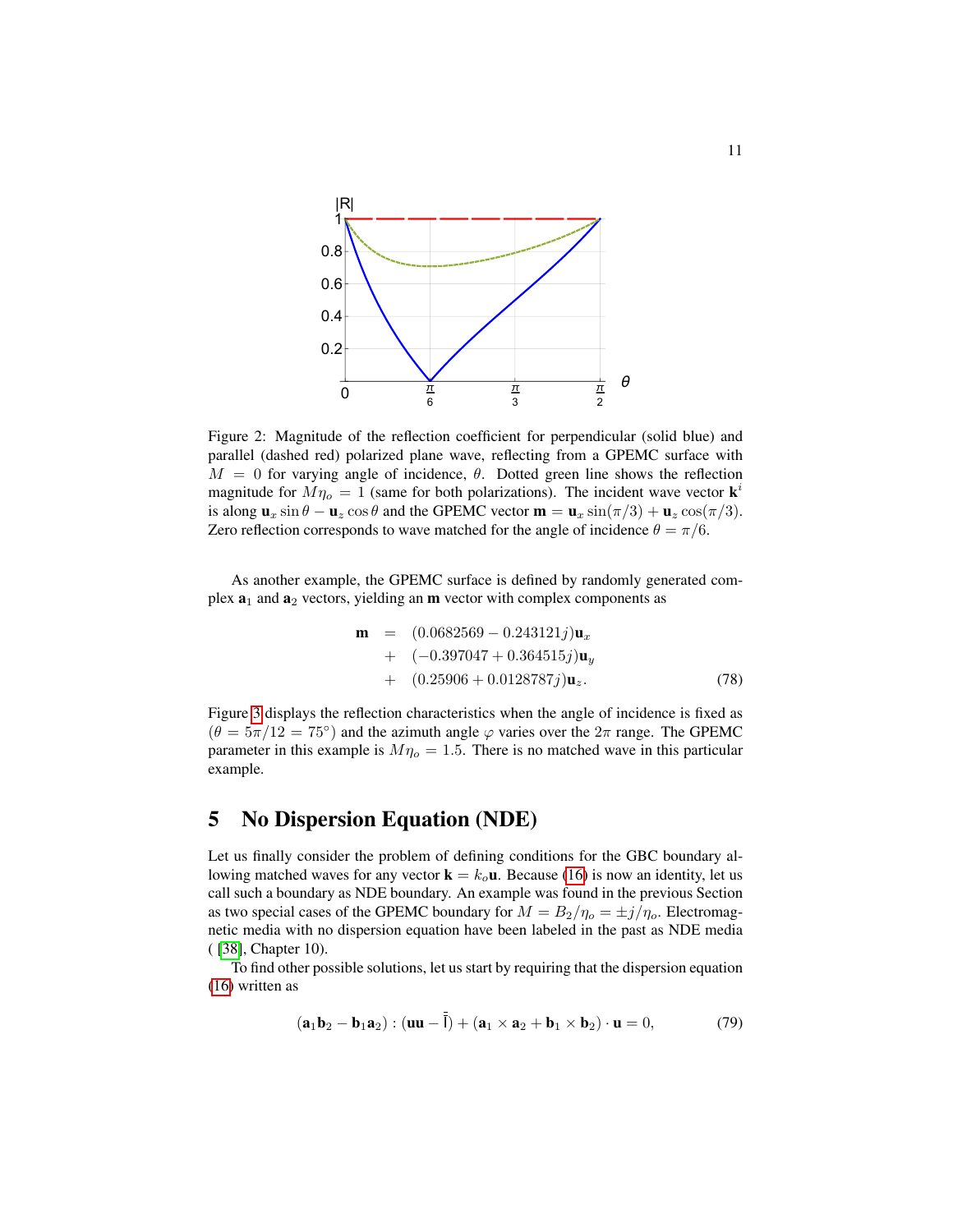

<span id="page-11-0"></span>Figure 3: Magnitude of the reflection coefficient for perpendicular (solid blue) and parallel (dashed red) polarized wave for a GPEMC surface with  $M\eta_0 = 1.5$  as function of the azimuth angle  $\varphi$ , with a fixed angle of incidence,  $\theta = 5\pi/12 = 75^\circ$ . The GPEMC vector m is a randomly generated complex vector.

be valid for any unit vector  $\mathbf u$ . Changing the sign of  $\mathbf u$ , the sign of the last term of [\(79\)](#page-10-1) is changed, whence the condition can be split in two parts as

<span id="page-11-1"></span>
$$
(\mathbf{a}_1 \mathbf{b}_2 - \mathbf{b}_1 \mathbf{a}_2) : (\mathbf{u} \mathbf{u} - \bar{\mathbf{I}}) = 0, \tag{80}
$$

$$
(\mathbf{a}_1 \times \mathbf{a}_2 + \mathbf{b}_1 \times \mathbf{b}_2) \cdot \mathbf{u} = 0, \tag{81}
$$

each of which must be valid for any unit vector u. Obviously, [\(81\)](#page-11-1) requires

<span id="page-11-2"></span>
$$
\mathbf{a}_1 \times \mathbf{a}_2 + \mathbf{b}_1 \times \mathbf{b}_2 = 0. \tag{82}
$$

Choosing consecutively  $\mathbf{u} = \mathbf{u}_1, \mathbf{u}_2, \mathbf{u}_3$  as three vectors making an orthonormal basis, summing the corresponding three conditions [\(80\)](#page-11-1) with  $\sum (\mathbf{u}_i \mathbf{u}_i - \overline{\overline{I}}) = -2\overline{\overline{I}}$ , yields

$$
(\mathbf{a}_1 \mathbf{b}_2 - \mathbf{b}_1 \mathbf{a}_2) : \bar{\mathbf{l}} = 0,
$$
 (83)

whence [\(80\)](#page-11-1) requires

$$
(\mathbf{a}_1 \mathbf{b}_2 - \mathbf{b}_1 \mathbf{a}_2) : \mathbf{u}\mathbf{u} = 0 \tag{84}
$$

for any u. From reasons similar to those of the previous Section, the symmetric part of the dyadic  $\mathbf{a}_1 \mathbf{b}_2 - \mathbf{b}_1 \mathbf{a}_2$  must be zero, whence the previously obtained condition [\(26\)](#page-4-1) must be valid. Thus, the relations of the form [\(36\)](#page-5-0) must be valid between the four vectors defining the NDE boundary.

Substituting [\(36\)](#page-5-0) to the condition [\(82\)](#page-11-2), we arrive at

$$
\mathbf{a}_1 \times \mathbf{a}_2 + \mathbf{b}_1 \times \mathbf{b}_2 = \left(1 + \frac{1}{B_2^2}\right) \mathbf{a}_1 \times \mathbf{a}_2 = 0. \tag{85}
$$

The case  $\mathbf{a}_1 \times \mathbf{a}_2 = 0$  applied to [\(39\)](#page-5-1) and [\(40\)](#page-5-1) would lead to an incomplete set of boundary conditions. Thus, the NDE boundary requires

$$
B_2 = \pm j. \tag{86}
$$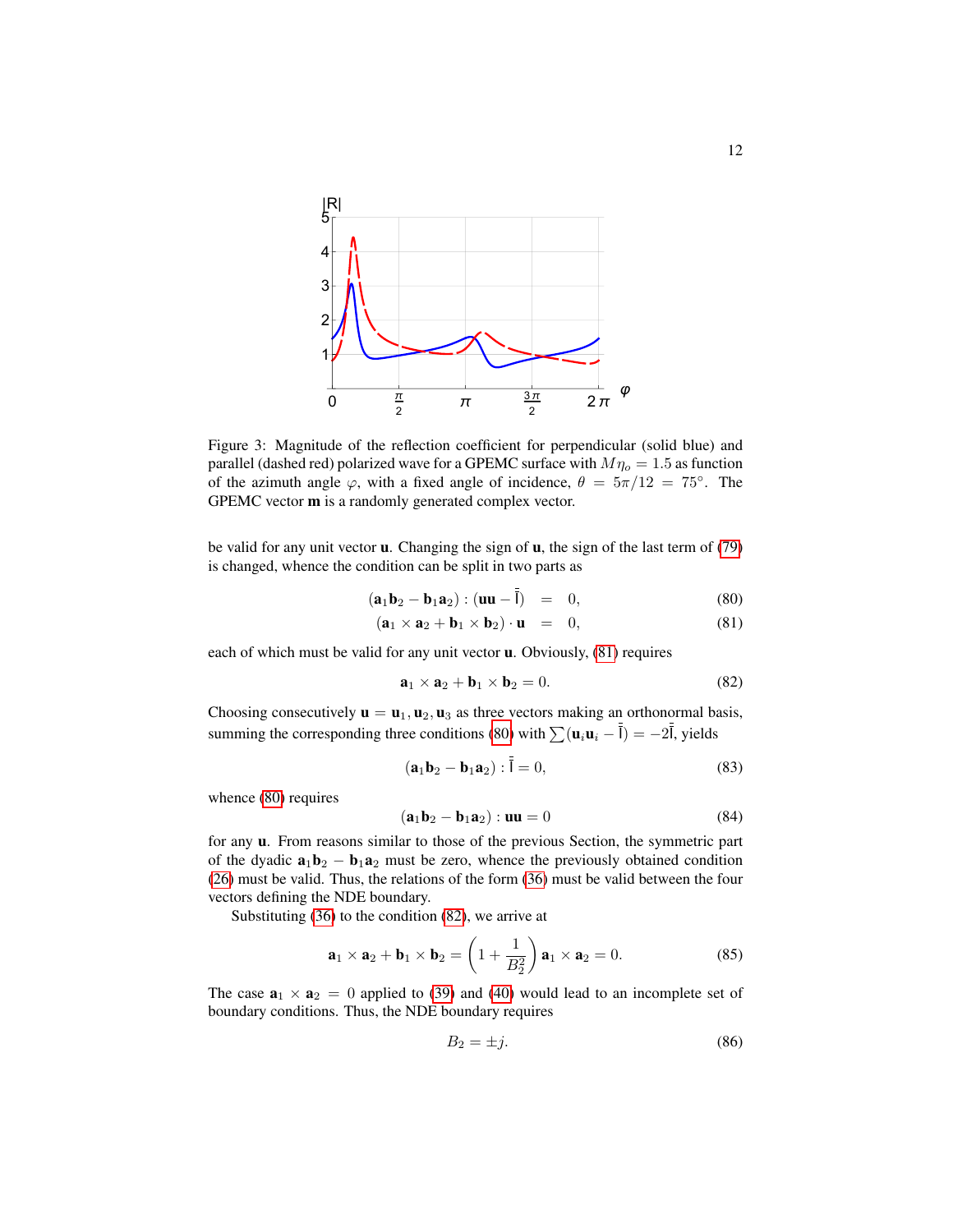In conclusion, boundary conditions for which matched waves satisfy the dispersion equation for any  $\mathbf{k} = k_o \mathbf{u}$  must be of the form

<span id="page-12-1"></span>
$$
\mathbf{m} \times (\mathbf{H} \pm (j/\eta_o)\mathbf{E}) = 0,\tag{87}
$$

whence, there are no solutions beyond the two special cases  $M = \pm j/\eta_0$  of the GPEMC boundary.

Let us check this result. Assuming boundary conditions of either of the two forms in [\(87\)](#page-12-1) and inserting

$$
\mathbf{b}_1 = \mathbf{a}_1 / B_2 = \mp j \mathbf{a}_1, \quad \mathbf{b}_2 = \mathbf{a}_2 / B_2 = \mp j \mathbf{a}_2, \tag{88}
$$

in the dispersion equation [\(14\)](#page-2-1), and expanding

$$
(k_o \mathbf{a}_1 \mp j \mathbf{a}_1 \times \mathbf{k}) \times (k_o \mathbf{a}_2 \mp j \mathbf{a}_2 \times \mathbf{k}) \cdot \mathbf{k} = 0 \tag{89}
$$

term by term, it can be identified as being an identity.

The case,  $\mathbf{m} = \mathbf{n}$  of [\(87\)](#page-12-1), corresponding to two special cases of the PEMC boundary, was previously noticed in [\[3\]](#page-14-1) to define a boundary with no dispersion equation.

## 6 Conclusion

The dispersion equation governing matched plane waves associated to boundaries obeying general boundary conditions (GBC) has been studied for its special cases. In general, the dispersion equation is of the second order in the wave vector  $\mathbf{k} = k_{o} \mathbf{u}$ , defined by the unit vector u. Restrictions to the boundary conditions in the case when the dispersion equation is reduced to one of the first order were studied, and the boundaries were found to define a novel class for which the name generalized perfect electromagnetic conductor (GPEMC) was suggested. The  $GPEMC$  boundary is defined by a vector m with arbitrary magnitude. When m is real and normal to the boundary, GPEMC equals the previously studied PEMC boundary. An expression for the reflection dyadic corresponding to plane-wave reflection from the GPEMC boundary was derived and a few numerical examples were considered. For normal incidence, the GPEMC boundary turns out to act as the PEMC boundary for any vector m. Finally, boundary conditions for which there is no dispersion equation (NDE) (because it is identically satisfied by any  $\bf{k}$ ), were studied to define the class of NDE boundaries. It was found to be a certain special case of the class of GPEMC boundaries.

## 7 Appendix 1: Duality Transformation

In its basic form, duality transformation, based on the symmetry of the Maxwell equations, swaps electric and magnetic quantities. More generally, it is based on the linear transformation [\[4\]](#page-14-3)

<span id="page-12-0"></span>
$$
\begin{pmatrix} \mathbf{E}_d \\ \eta_o \mathbf{H}_d \end{pmatrix} = \begin{pmatrix} A & B \\ C & D \end{pmatrix} \begin{pmatrix} \mathbf{E} \\ \eta_o \mathbf{H} \end{pmatrix}, \tag{90}
$$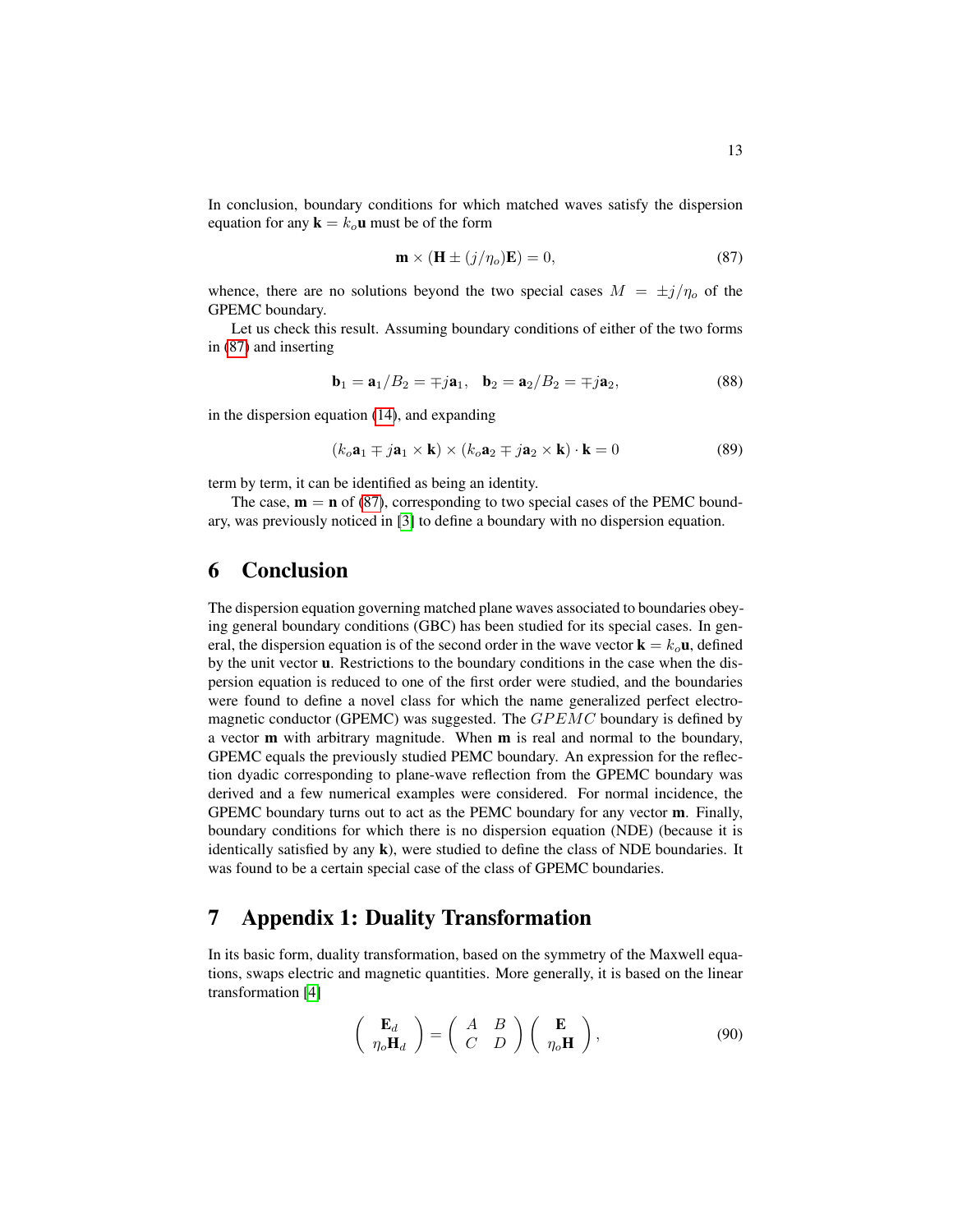with  $AD - BC \neq 0$ . The transformation changes fields, sources and conditions of electromagnetic media and boundaries. Choosing

<span id="page-13-0"></span>
$$
A = D = \cos \varphi, \quad B = -C = \sin \varphi,\tag{91}
$$

where  $\varphi$  is the transformation parameter, the simple isotropic medium is invariant [\[3\]](#page-14-1), while the vectors defining the GBC boundary conditions  $(1)$ ,  $(2)$  are transformed as

<span id="page-13-1"></span>
$$
\begin{pmatrix}\n\mathbf{a}_{1d} & \mathbf{b}_{1d} \\
\mathbf{a}_{2d} & \mathbf{b}_{2d}\n\end{pmatrix} = \begin{pmatrix}\n\mathbf{a}_1 & \mathbf{b}_1 \\
\mathbf{a}_2 & \mathbf{b}_2\n\end{pmatrix} \begin{pmatrix}\nD & -B \\
-C & A\n\end{pmatrix}
$$
\n
$$
= \begin{pmatrix}\n\cos \varphi \mathbf{a}_1 + \sin \varphi \mathbf{b}_1 & -\sin \varphi \mathbf{a}_1 + \cos \varphi \mathbf{b}_1 \\
\cos \varphi \mathbf{a}_2 + \sin \varphi \mathbf{b}_2 & -\sin \varphi \mathbf{a}_2 + \cos \varphi \mathbf{b}_2\n\end{pmatrix}.
$$
\n(92)

Applying this, one can find the relations

$$
\mathbf{a}_{1d}\mathbf{b}_{2d} - \mathbf{b}_{1d}\mathbf{a}_{2d} = \mathbf{a}_1\mathbf{b}_2 - \mathbf{b}_1\mathbf{a}_2, \tag{93}
$$

$$
\mathbf{a}_{1d} \times \mathbf{a}_{2d} + \mathbf{b}_{1d} \times \mathbf{b}_{2d} = \mathbf{a}_1 \times \mathbf{a}_2 + \mathbf{b}_1 \times \mathbf{b}_2, \tag{94}
$$

$$
\mathbf{a}_{1d} \cdot \mathbf{b}_{2d} - \mathbf{b}_{1d} \cdot \mathbf{a}_{2d} = \mathbf{a}_1 \cdot \mathbf{b}_2 - \mathbf{b}_1 \cdot \mathbf{a}_2, \tag{95}
$$

whence the dispersion equation [\(16\)](#page-2-2) is invariant in the duality transformation,  $\mathbf{k}_d = \mathbf{k}$ . Thus, the wave vector of a matched wave does not change in the duality transformation [\(90\)](#page-12-0), [\(91\)](#page-13-0) of the boundary conditions.

## 8 Appendix 2: Reflection Dyadic for GPEMC Boundary

The reflection dyadic for the GPEMC boundary can be recovered from that of the more general GBC boundary by applying the expression from [\[3\]](#page-14-1), eq. (5.63),

$$
\overline{\overline{\mathsf{R}}} = \frac{1}{J^r} \mathbf{k}^r \times \overline{\overline{\mathsf{T}}}.
$$
 (96)

Here we denote

$$
J^r = \mathbf{c}_1^r \times \mathbf{c}_2^r \cdot \mathbf{k}^r, \tag{97}
$$

$$
\overline{\mathsf{T}} = \mathbf{c}_2^r \mathbf{c}_1^i - \mathbf{c}_1^r \mathbf{c}_2^i. \tag{98}
$$

The vector functions are defined by

$$
\mathbf{c}_j^r = \mathbf{k}^r \times \mathbf{b}_j - k_o \mathbf{a}_j \tag{99}
$$

$$
\mathbf{c}_j^i = \mathbf{k}^i \times \mathbf{b}_j - k_o \mathbf{a}_j. \tag{100}
$$

Substituting  $\mathbf{b}_j = \mathbf{a}_j/M\eta_o$  for  $j = 1, 2$ , they become

$$
\mathbf{c}_{j}^{r} = \frac{1}{M\eta_{o}} (\mathbf{k}^{r} \times \bar{\bar{\mathbf{I}}} - k_{o} M \eta_{o} \bar{\bar{\mathbf{I}}}) \cdot \mathbf{a}_{j}, \qquad (101)
$$

$$
\mathbf{c}_j^i = \frac{1}{M\eta_o} (\mathbf{k}^i \times \bar{\bar{\mathbf{I}}} - k_o M \eta_o \bar{\mathbf{I}}) \cdot \mathbf{a}_j, \qquad (102)
$$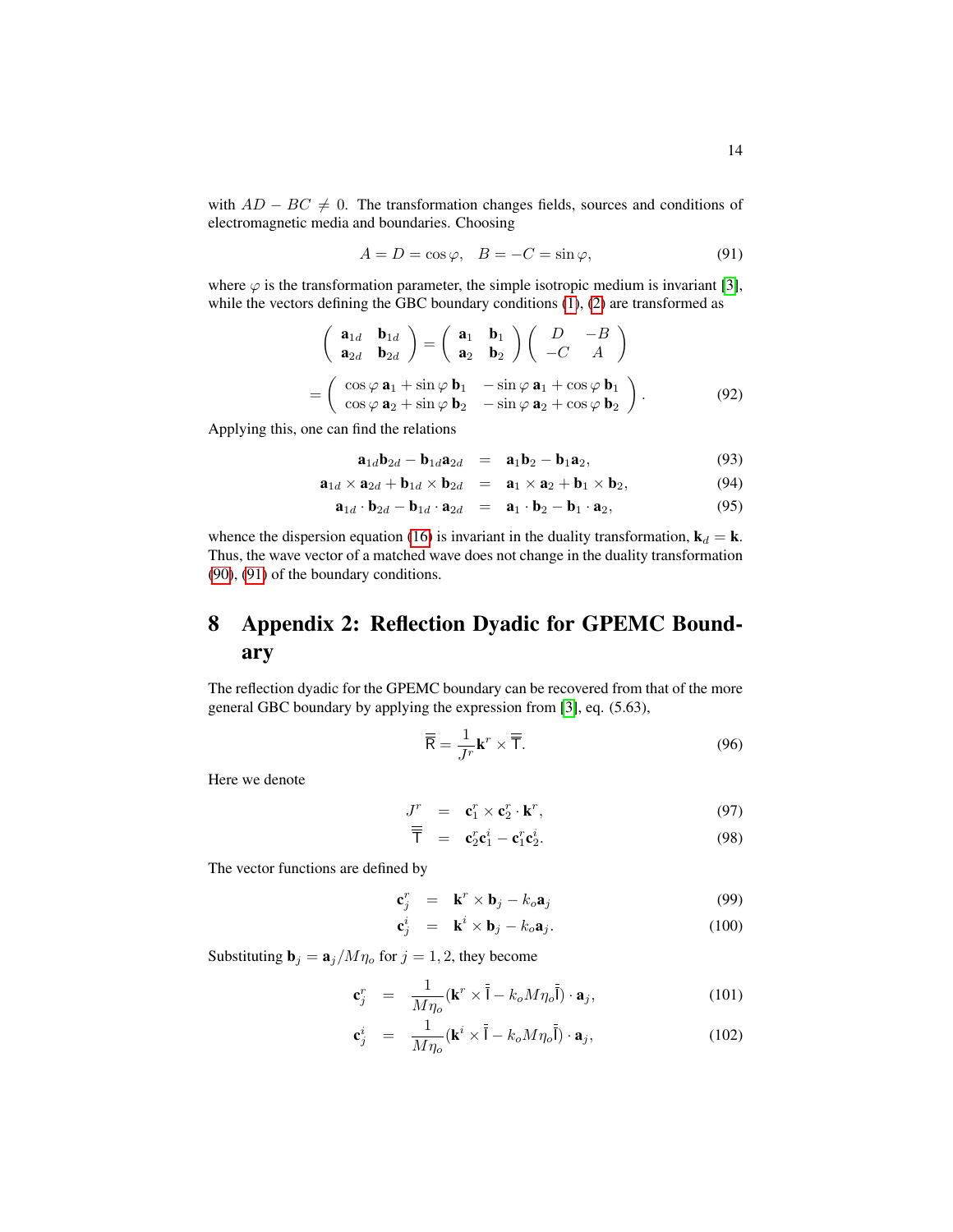Applying  $(39) - (42)$  $(39) - (42)$  $(39) - (42)$ , we can expand after some algebraic steps,

$$
J^r = \frac{1 + M^2 \eta_o^2}{M^2 \eta_o^2} k_o^2 \mathbf{m} \cdot \mathbf{k}^r,
$$
 (103)

and

$$
\overline{\overline{T}} = \frac{-1}{M^2 \eta_o^2} (\mathbf{k}^r \times \overline{\overline{I}} - k_o M \eta_o \overline{\overline{I}}) \cdot (\mathbf{m} \times \overline{\overline{I}}) \cdot (\mathbf{k}^i \times \overline{\overline{I}} + k_o M \eta_o \overline{\overline{I}}).
$$
 (104)

## References

- <span id="page-14-0"></span>[1] I.V. Lindell and A. Sihvola, "Electromagnetic boundaries with PEC/PMC equivalence", *Prog. Electromag. Res. Lett.*, Vol. 61, pp. 119–123, 2016.
- <span id="page-14-2"></span>[2] I.V. Lindell and A. Sihvola, "Electromagnetic wave reflection from boundaries defined by general linear and local conditions," *IEEE Trans. Antennas Propagat.*, Vol. 65, No. 9, pp. 4656 – 4663, Sept. 2017.
- <span id="page-14-1"></span>[3] I.V. Lindell and A. Sihvola, *Boundary Conditions in Electromagnetics*, Hoboken N.J.: Wiley and IEEE Press, 2020.
- <span id="page-14-3"></span>[4] I.V. Lindell, *Methods for Electromagnetic Field Analysis*, 2nd ed., Oxford: University Press, 1995.
- <span id="page-14-4"></span>[5] D.J. Hoppe and Y. Rahmat-Samii, *Impedance Boundary Conditions in Electromagnetics*, Washington, D.C.: Taylor and Francis, 1995.
- <span id="page-14-5"></span>[6] P.-S. Kildal, "Definition of artificially soft and hard surfaces for electromagnetic waves", *Electron. Lett.*, Vol. 24, pp. 168–170, 1988.
- <span id="page-14-6"></span>[7] P.-S. Kildal, "Artificially soft and hard surfaces in electromagnetics", *IEEE Trans. Antennas Propagat.*, Vol. 38, No. 10, pp. 1537–1544, Oct. 1990.
- <span id="page-14-7"></span>[8] V.H. Rumsey, "Some new forms of Huygens' principle", *IRE Trans. Antennas Propag.*, Vol. 7, pp. S103–S116, Dec. 1959.
- [9] I.V. Lindell and A. Sihvola, "Electromagnetic DB boundary", *Proc. XXXI Finnish URSI Convention*, Espoo, October 2008, pp. 81–82.
- <span id="page-14-8"></span>[10] I.V. Lindell and A. Sihvola, "Electromagnetic boundary conditions defined in terms of normal field components," *IEEE Trans. Antennas Propag.*, Vol.58, no.4, pp.1128–1135, April 2010.
- <span id="page-14-9"></span>[11] I.V. Lindell and A. Sihvola, "Soft-and-hard/DB boundary conditions realized by a skewon-axion medium," *IEEE Trans Antennas Propag.*, Vol. 61, No. 2, pp. 768– 774, Feb. 2013.
- <span id="page-14-10"></span>[12] I.V. Lindell and A. Sihvola, "Perfect electromagnetic conductor", *J. Electro. Waves Appl.*, Vol.19, No.7, pp.861–869, 2005.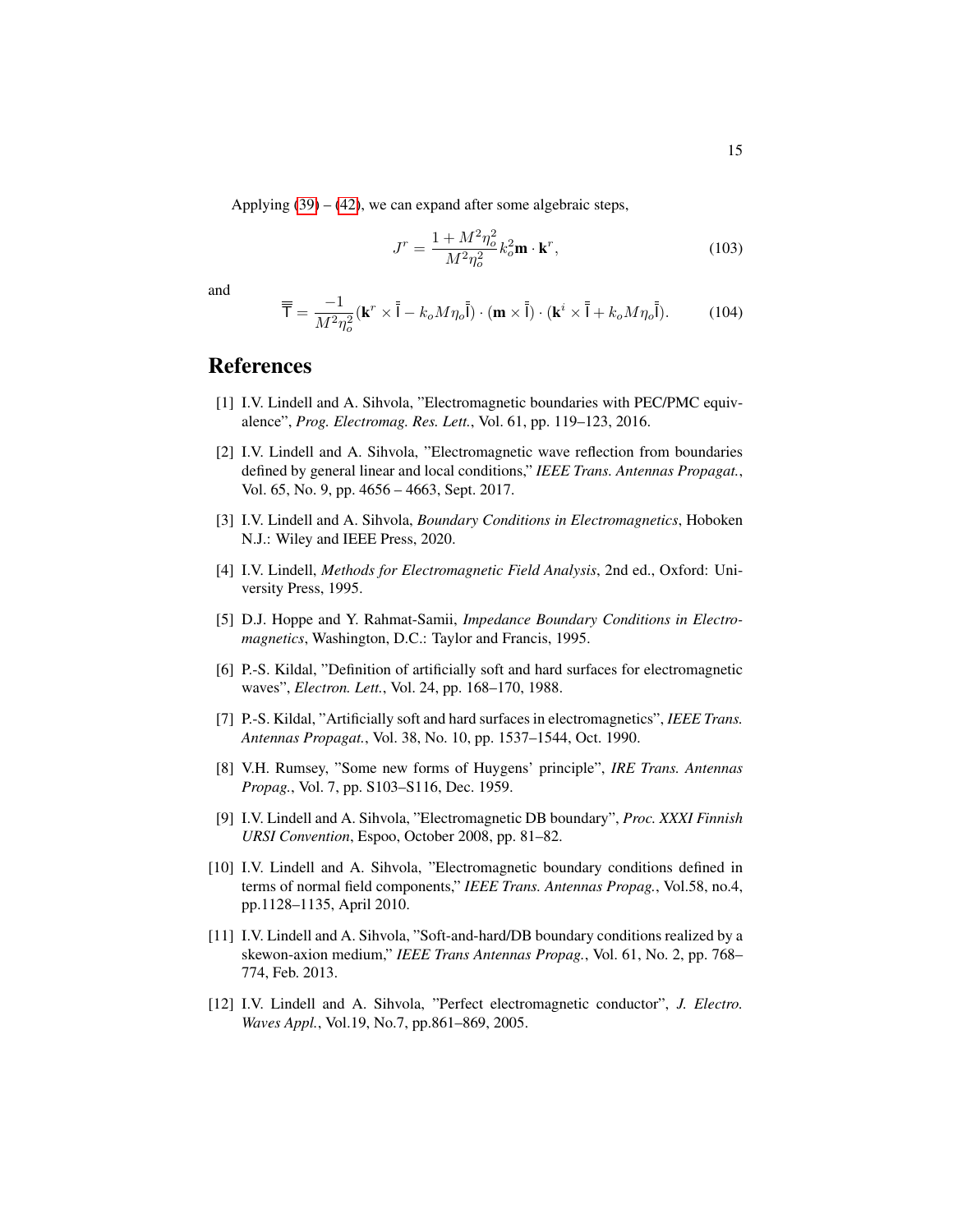- [13] A. Sihvola and I. V. Lindell, "Perfect electromagnetic conductor medium." *Ann. Phys.* (Berlin) Vol.17, pp.787–802, September/October 2008.
- <span id="page-15-0"></span>[14] A. Sihvola and I.V. Lindell, "Bianisotropic materials and PEMC," Chapter 26 in *Metamaterials Handbook, Theory and Phenomena of Metamaterials*, Boca Raton: CRC Press, pp.26.1–26.7, 2009.
- <span id="page-15-1"></span>[15] C. Caloz, A. Shahvarpour, D. L Sounas, T. Kodera, B. Gurlek and N. Chamanara, "Practical realization of perfect electromagnetic conductor (PEMC) boundaries using ferrites, magnetless non-reciprocal metamaterials (MNMs) and graphene," *Proc. URSI EMTS*, pp. 652–655, Hiroshima May 2013.
- [16] H. M. El-Maghrabi, A. M. Attiya and E. A. Hashish, "Design of a perfect electromagnetic conductor (PEMC) boundary by using periodic patches," *Prog. Electromag. Res. M*, Vol.16, pp.159–169, 2011.
- [17] I.V. Lindell and A.H. Sihvola, "Realization of the PEMC boundary," *IEEE Trans. Antennas Propag.*, Vol.53, no.9, pp.3012-3018, September 2005.
- [18] H. Wallén and A. Sihvola: "How well can a PEC-backed gyrotropic layer approximate the ideal PEMC boundary?", *Proc. EuCAP 2006*, November 6-10, 2006, Nice, France, paper 349675hw (6 pages).
- [19] I.V. Lindell and A. Sihvola, "Electromagnetic boundary condition and its realization with anisotropic metamaterial," *Phys. Rev. E*, Vol.79, no.2, 026604 (7 pages), 2009.
- [20] I.V. Lindell and A. Sihvola, "Uniaxial IB-medium interface and novel boundary conditions," *IEEE Trans. Antennas Propag.*, Vol.57, no.3, pp.694–700, March 2009.
- [21] D. Zaluski, D. Muha and S. Hrabar, "DB boundary based on resonant metamaterial inclusions," Proc. *Metamaterials 2011*, Barcelona, October, pp. 820–822, 2011.
- [22] I.V. Lindell and A. Sihvola, "Simple skewon medium realization of DB boundary condition," *Prog. Electromag. Res. Letters*, Vol.30, pp.29–39, 2012.
- [23] I.V. Lindell and A. Sihvola, "SHDB Boundary Conditions Realized by Pseudochiral Media," *IEEE Antennas Wireless Propag. Lett.*, Vol.12, pp.591–594, 2013.
- <span id="page-15-2"></span>[24] D. Zaluski, S. Hrabar and D. Muha, "Practical realization of DB metasurface," *Appl. Phys. Lett.*, Vol. 104, 234106, 2014.
- <span id="page-15-3"></span>[25] P.-S. Kildal, "Fundamental properties of canonical soft and hard surfaces, perfect magnetic conductors and the newly introduced DB surface and their relation to different practical applications including cloaking," *Proc. ICEAA'09*, Torino, Italy Aug. 2009, pp. 607–610.